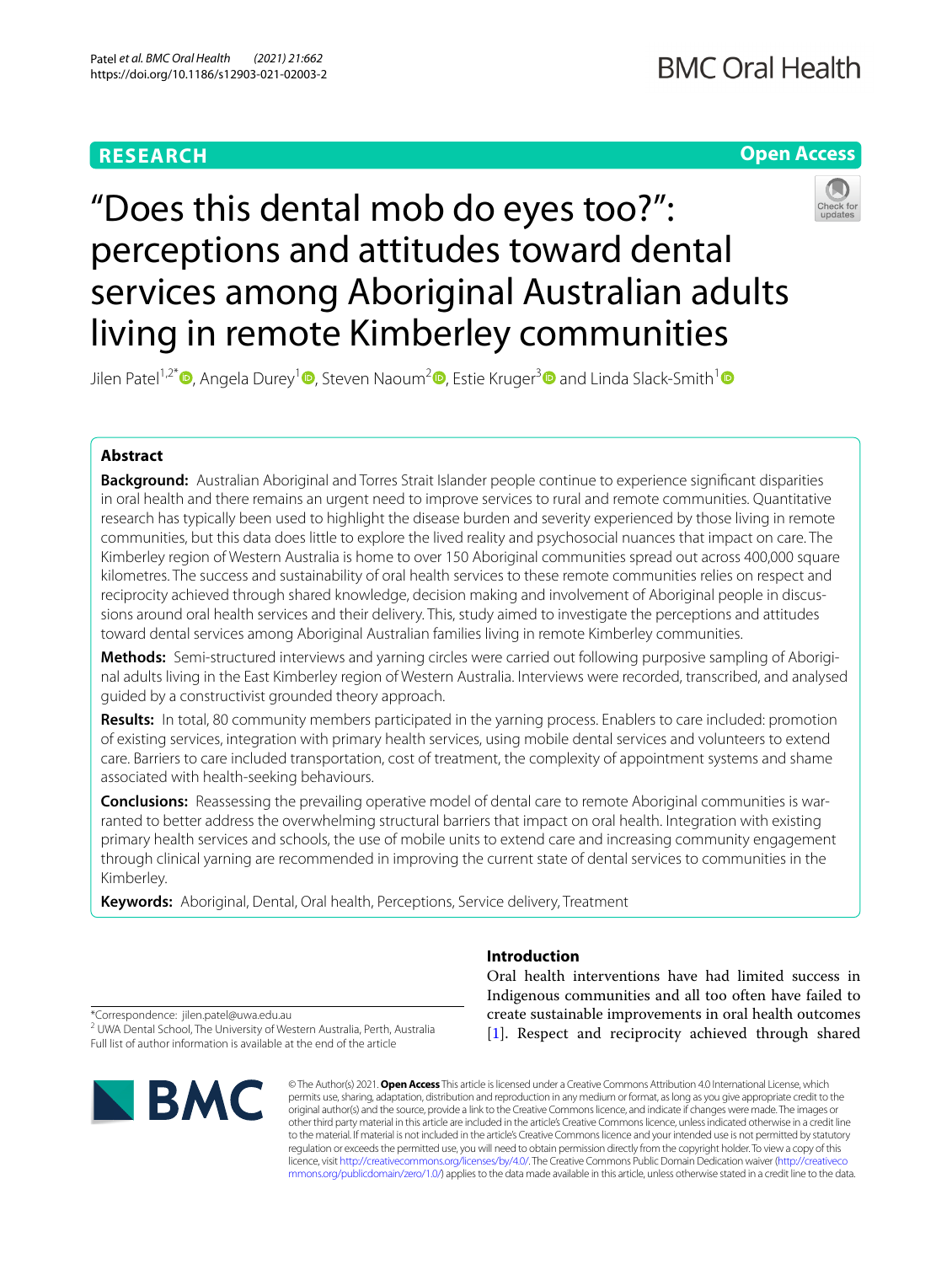knowledge and involving Aboriginal people in decisions about their health are critical factors towards success  $[2]$  $[2]$ . This is in contrast to top-down approaches typically applied through a colonial lens which without adequate consultation, fail to create lasting change [[3\]](#page-10-2). Jamieson and co-workers note the poor quality of existing data in addition to a scarcity of qualitative data investigating the attitudes and perceptions of oral health in Aboriginal communities and note the usefulness of such research in directing culturally appropriate initiatives [\[4](#page-10-3)]. More recently Tynan and colleagues used a phenomenological approach to facilitate a deeper contextual understanding around oral health attitudes in Aboriginal communities [[5\]](#page-10-4). The use of such qualitative methods has highlighted the importance of this technique in identifying local barriers to care, community priorities and strategies to ameliorate services in the future  $[5, 6]$  $[5, 6]$  $[5, 6]$ . This paper focuses on the Kimberley region of Western Australia, noting that previous literature has suggested that Aboriginal Australians living in the Kimberley are *the most disadvantaged group within the most disadvantaged population in Australia* and continue to face signifcant disparities in oral health  $[7]$  <sup>(p2)</sup>. Providing adequate access to timely dental care to many areas of the Kimberley is both a challenge and a priority and there remains an urgent need to develop alternative strategies to improve the oral health of remote Aboriginal communities in this region [[8,](#page-10-7) [9](#page-10-8)].

A better understanding of the complex and challenging lives of Aboriginal people living in the Kimberley is required, where basic concerns about personal safety and having enough money to provide food and housing may take precedence over health behaviours such as accessing dental care and maintaining adequate oral hygiene [\[10](#page-10-9), [11\]](#page-10-10). In order to better inform future dental services to remote communities, this study aimed to investigate the perceptions and attitudes among Aboriginal Australian families, living in the Kimberley, towards dental services.

#### **Methodology**

This qualitative study was conducted following engagement with remote Kimberley communities that occurred as part of Kimberley Dental Team (KDT) visits to the region between 2010 and 2015. The KDT is a not-forproft, non-government volunteer-led organisation that has been providing dental services to remote Kimberley communities by invitation. As part of these visits, councillors in the East Kimberley, school teachers, Aboriginal liaison officers, hospital staff and members of the Aboriginal community, were consulted on the accessibility of dental care and the nature of services provided to communities. In addition, discussions arising from partnership with the Aboriginal Medical Service and local Aboriginal Controlled Community Health Services in the East Kimberley informed the design and purpose of this study. This study was formally commenced in 2015 with ethics approval being obtained from UWA Human Research Ethics Committee (RA/4/1/5792) and the Western Australian Aboriginal Health Ethics Committee (Ref 476, 1023).

*Study design*: A pilot set of interviews was initially conducted and the questions and interview process reviewed for credibility and confrmability by an advisory board consisting of academics in public health, external community members and an Aboriginal Liaison officer. Questions covered topics such as barriers and enablers towards accessing dental services, culturally appropriate care and how existing dental services could be improved. In this study two female Aboriginal liaison officers and the frst author (JP), a non-Aboriginal male researcher and clinician, conducted the fieldwork. The team had existing links with the community and in many instances had already established relationships between participants having worked in clinics or spoken to them over several prior visits to the region. This enabled a degree of familiarity between the researcher and participants during the yarning process. Yarning places value on the participant's knowledge and expertise and is an open process of sharing between the participant and researcher mitigating the power imbalance that can sometimes occur in conducting research driven interviews  $[12]$  $[12]$ . Through this process, participants also shared information that was not directly related to the initial research question but was deemed valuable to their narrative and lived experience. One of the principles of ethical research is that the research outcomes should include specifc results that respond to the needs and interests of Indigenous people [[13\]](#page-10-12). As such this data was captured and was considered an integral part of both the contextual understanding of oral health in remote communities as well as being central to the yarning process.

*Sampling and recruitment*: Aboriginal adults over 18 years of age and living in the Kimberley region of Western Australia were invited to participate. Purposive sampling with the assistance of Aboriginal liaison officers enabled invitation of participants leading to a heterogenic sample inclusive of diferent genders and age groups. Invitations were open, allowing for participation in an individual interview or a yarning group at a time and place convenient for the participant(s). All of those who were invited chose to participate in the study. Each of the interviews was unique with no repeat interviews being conducted, however participants were provided with the contact details of the research team should they wish to add any additional thoughts or concerns. The project was explained and written consent obtained from each participant including permission to audiotape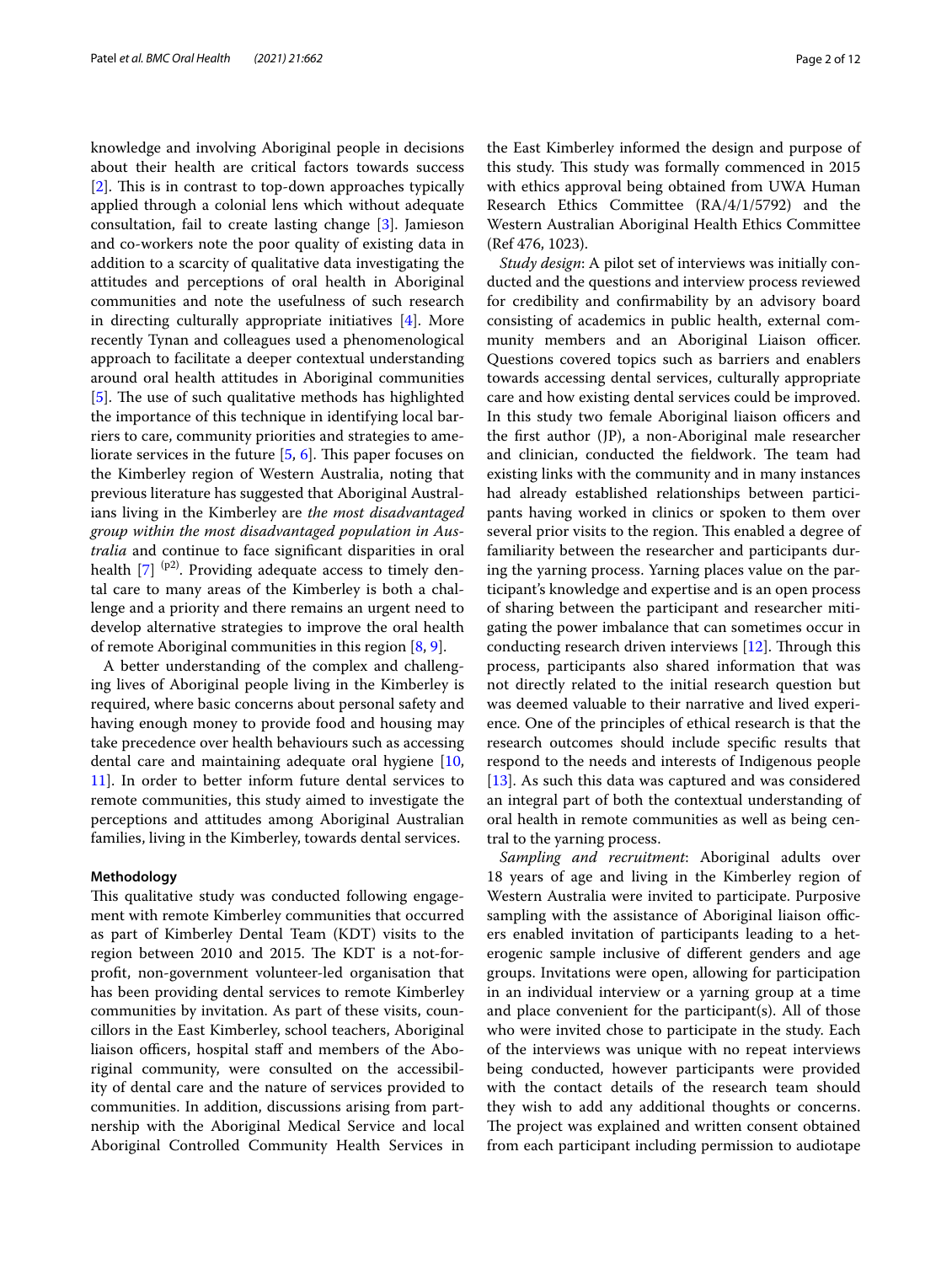the interview to assist in subsequent transcription. Field memos were also recorded to describe aspects such as the environment and initial concepts arising from the yarning. The final sample size was not formed a priori but rather was dictated by a theoretical saturation and representativeness achieved through reiterative comparison of themes arising from the data [\[14](#page-10-13)].

*Data analysis*: Data analysis followed the principles of constructivist grounded theory outlined by Charmaz [[15\]](#page-10-14). Analysis occurred concomitantly with data collection and followed an iterative and cyclical process of gathering data, transcription and coding ultimately leading to data saturation that was attained when no new properties emerged and the same properties continually emerged [\[15](#page-10-14), [16](#page-10-15)]. Each interview was manually transcribed and initial coding was assisted by NVivo 12 software (QSR International Pty Ltd. Version 12). Additional review of the coding and transcripts were also conducted by LSS and AD. Participants were grouped by gender: AF (female), AM (male) and received a unique numerical ID: AF\_1, AF\_2, AM\_3 etc. Concept maps and diagramming were also used to aid understanding in the construction of categories  $[15]$  $[15]$ . The analysis was reviewed by an external committee that included Aboriginal and Kimberley representatives. Furthermore, the research methodology and fnal manuscript was reviewed by an Aboriginal leader from the Binarri-binyja yarrawoo representing the East Kimberley. The study also followed the National Statement on Ethical Conduct in Human Research, (especially Chapter 4.7 Research with Aboriginal and Torres Strait Islander Peoples) and the Guidelines for Ethical Research in Australian Indigenous Studies [\[13](#page-10-12), [17\]](#page-10-16). A consolidated criteria for the reporting of qualitative data was also used in presenting the study fndings [[18\]](#page-10-17).

## **Results**

A total of 23 individual interviews and 17 yarning groups were conducted which involved a total of 80 participants (27 males and 53 females). The majority of participants were from communities in the East Kimberley including the Fitzroy Valley and the Halls Creek district which covers an area of over 143,000 square kilometres. An estimated 3000 people reside outside the main Halls Creek township in surrounding remote communities extending south into the Great Sandy Dessert. This study includes participants from each of these communities, however to maintain confdentiality the names of individual communities have been de-identifed in the transcripts (e.g. Community A).

The results of this study were broadly categorised into enablers and barriers to dental care. Enablers to care included: provision of culturally appropriate care, the use of mobile dental services, heightened awareness of existing services and supplemental services provided by visiting volunteer teams. On the other hand, barriers included limited transport, afordability of services, the complexity of appointment systems, dental anxiety, practitioner experience, hospital-based treatment, shame associated with oral health and health-seeking behaviours and the impact of social determinants on oral health such as housing, poverty and transgenerational trauma.

#### **Enablers to care**

#### **Mobile dental services**

Creating culturally appropriate services relies on oral health professionals to engage with the needs of a community. This level of community engagement is often stifed by the dominance of western education models and the operative approach to dentistry that confnes practitioners to conventional clinical settings:

*"the dentists, the white people they're afraid to speak to people that's why they wait for people to come to the hospital and open the door… you need to go out and search what people need" (AF\_41)*

The use of a mobile dental clinic in the community was favoured by the majority of participants. Participants felt the need for *"dentists to come out to community"* and felt that the *"mobile van is better"* than the conventional dental clinic. Several reasons were reported from the openness, 'walk-in' clinic model to the advertising/promotion created by a large mobile clinic pulling into the centre of town.

*"well I think down there you are more open to the public having that there, people can pop in and have a look they have the option of being seen whereas people I don't think like to come to the hospital" (AF\_6)*

Participants felt that the use of mobile services could potentially increase reach to remote communities acknowledging the transient lifestyle of many living in these regions. Furthermore, the use of mobile clinics may potentially also remove many structural barriers to care such as the need for accommodation and transport to dental services in larger towns:

*"Well I reckon if you did have the mobile vehicle… you would cover more ground and a lot more people. It's just the transient people if they're not at (Community A) and they're here well then they all still get in here but the ones from (Community A) that never leave will never be seen" (AF\_51)*

Moreover, residents in these communities were familiar with mobile clinics being used across other disciplines: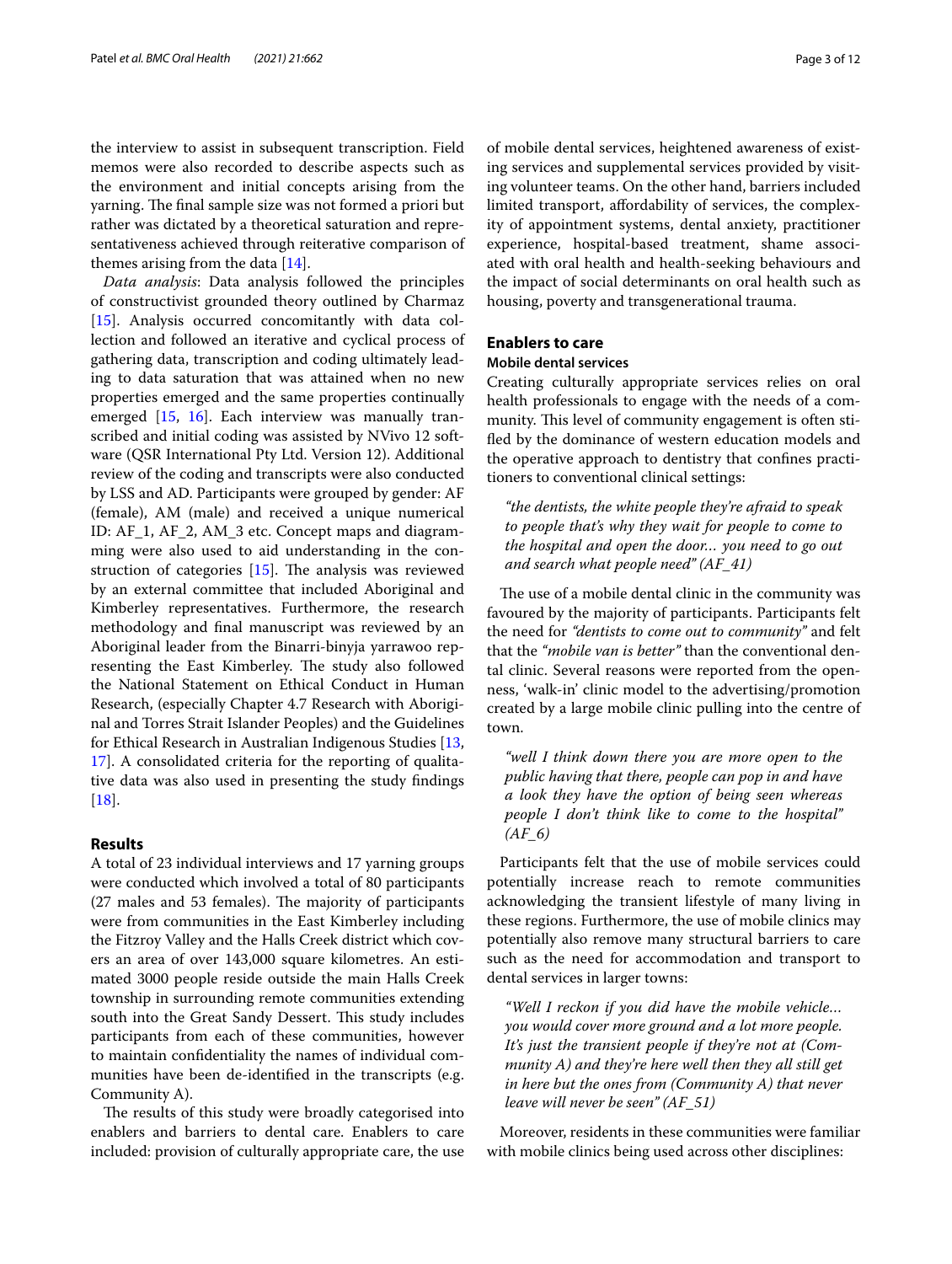*"the mobile clinic would be ideal because they have the mobile clinic for the breast cancer like they've got the truck and things like that, yeah ears but it would be good for teeth" (AM\_55)*

## **School based services**

Schools in remote Aboriginal communities provide not only education but also act as a central hub for community health promotion. The school setting was perceived as being an important site for dental service delivery as it creates an equal playing feld facilitating access to care for all children:

*"every kid at school gets seen, whereas if you set up at the hospital parents might not bring them to get seen" (AF\_50)*

Many participants recollected the school dental service as being a predictable and memorable experience in their childhood, however they felt that the service had gradually disappeared over recent times:

*"yeah we used to like the dentist coming to our school because it meant we having your teeth checked going to the dentist and it's so cool you know just to see what they do and stuf like that but these days it doesn't happen lots has changed" (AF\_52)*

The transition from school-based services to adult dental services or the lack thereof was cited as one of the reasons behind a decline in oral health:

*"the kids have their dentist there at the school…but for the adults yeah it's pretty hard we have to come either here to (Community A) or go into (Community B), I'll have to book an appointment somewhere…" (AM\_55)*

Similarly parents underlined the value and convenience aforded by a school-based dental service when compared to taking a child to an external dental service:

*"taking your daughter out of school getting her to the clinic sitting and waiting, with three or four hours of wages lost…everything does come back to money" (AF\_51)*

#### **Awareness of existing services**

Participants recognised the availability of a variety of health services in remote communities but the lack of awareness and promotion of these services prevented optimal uptake:

*"there are a lot of good services out here but they don't promote them…lots of guys want to go and get their teeth but they don't know how to go about it."* 

## *(AM\_37)*

Many participants commented on the lack of awareness of existing services particularly in the context of itinerant dental services:

*"no-one knows if there is a government dentist, everyone fnds out two days after. Oh! the dentist was here I didn't even know!" (AF\_43)*

Services that had pre-arranged posters and promotional material were found to be useful in increasing community awareness. The increasing use of social media among Aboriginal communities has also led to this being a useful platform for health communication:

*"I just sort of walked in … they (government services) don't have much advertising, the (volunteer services) had it on Facebook and around town, whereas I actually had to ring here and fnd out" (AF\_50)*

## **Volunteer services**

Public dental services in the Kimberley are operated by the state-run Dental Health Service (DHS), a meanstested co-payment for treatment is required and clinics currently exist in larger towns in the Kimberley. The DHS also provide outreach services to remote Kimberley communities however the frequency of these visits is highly variable, with the West Kimberley typically being better serviced than the more remote communities in the East Kimberley [\[19\]](#page-10-18). As a result volunteer-led services namely KDT, have been employed to 'fll the gaps' and extend dental care to these communities. The Kimberley Dental Team (KDT) is a non-for-proft, volunteer organisation established in 2010, the team conducts annual visits to the Kimberley spread over three months each year, with rotating teams of dental volunteers. Following community request and invitation, the KDT provide voluntary treatment at no cost and work in partnership within existing primary health care services or by using mobile dental clinics.

Participants recognised several diferences between the volunteer-based model of care and publicly funded dental services. For example, volunteer organisations often bring larger teams to communities and are able to turnover high levels of productivity during their outreach visits:

*"only two of them (from the government) really come down whereas KDT have a whole team" (AF\_50)*

The majority of treatment provided by volunteer services is based on symptomatic care and caters for a combination of walk-in and booked appointments. This approach enables access to a service for acute problems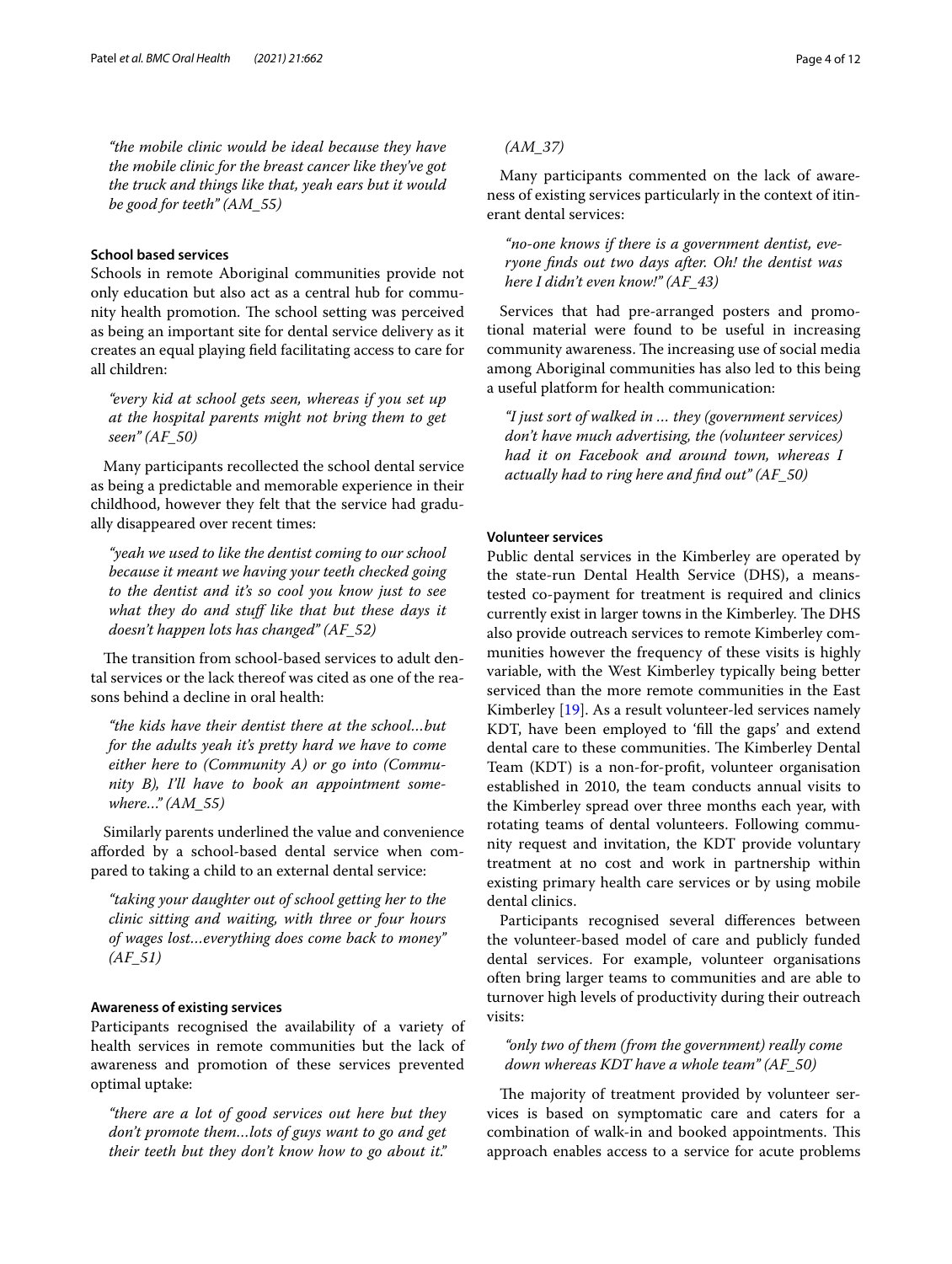while maintaining the convenience afforded by a scheduled appointment:

*"maybe you could have one of them that does do appointments for the working people that never get to come and the other one sit and wait" (AL\_51)… "because if you've got toothache and you've got a swollen-up face you want to go straight there, you basically aching" (AL\_56)*

When speaking about the treatment provided by volunteers, participants emphasised the friendly environment and team-based approach to care:

*"(they) come as a team, are very friendly even the setup that (they) have in there when (they) are dealing with us…you've always got someone there" (AF\_56)*

However, the sustainability of volunteer-based care remains in question with some participants demonstrating a reliance on volunteer-based care given the familiarity with the "*volunteer mob*" and actively seeking out free services:

*"well for me I haven't been to a dental service, I've always waited for the volunteer mob, I never go to this other mob I don't really know them" (AF\_56)… "yeah they won't pay, they'll wait for the free dentist" (AF\_46)*

When comparing the volunteer-based services with publicly funded services, participants recognised that volunteers provided a stopgap measure and that a more predictable long-term solution was needed. The uncertainty around when services are available has been underlined by similar fy-in fy-out models of care [\[20](#page-10-19)]:

*"it's good that volunteers come down but we need someone based here regular because when someone has tooth problems they have to wait weeks on end to get seen so sometimes the communication is not good, no one knows that you are in town whereas if they know that you are based here they know that they can get their tooth checked or tooth pulled out" (AF\_4)*

## **Barriers to care**

## **Transport and afordability of services**

Lack of transport to and from the nearest dental clinic was an overwhelming barrier to care, reported by almost all participants:

*"Being in (Community A) in the remote area, dentists are only based in (Community B) and (Com*munity C) so we'll travel out and yeah it's difficult *for families and for anyone to go to the hospital." (AM\_37)*

Factors such as looking after children, leaving family behind, fnding accommodation while accounting for both travelling to a service and fnding a way back home all impacted on participants ability to seek care:

*"people just can't get in, they can when they have transport, they can get dropped of but they don't know if they can get back" (AM\_18)*

Furthermore, travelling away from community was also associated with a fear of the unknown and resistance to seek care:

*"(Community A) is an isolated township it's four hours that way and seven hours to (Community B)… we have outlying communities and we have a lot of Aboriginal people that don't have transport and they're too frightened to go up there" (AF\_21)*

Additionally, the lack of publicly funded dental services was noted by participants who also remarked on the disconnect between public medical care and dental care:

*"I've been to the one at the hospital to get my tooth pulled out the cost was \$300 and you know that's too much and people can't aford that, you've got Medicare but it doesn't cover that....it's very hard living in the Kimberley and having your tooth taken out" (AF\_56)*

#### **Appointment scheduling**

The need to schedule appointments and complete preparatory paperwork presented additional logistical hurdles when accessing public dental services. Stories were recounted where people had arranged their travel and accommodation to seek care at their nearest service only to be turned away because of incomplete documentation:

*"you have to bring your Medicare cards and things like that they need to know what to bring …turning up there in agony and coming to see somebody, you get turned away because you have to bring a card you have to get all the stuf" (AM\_24)*

The ability to have a walk-in dental service, may remove many of these barriers providing those in remote communities with access to emergency dental care*.* However, an emergency service such as that offered in a tertiary hospital often results in excessively long wait periods and this was a source of frustration for many:

*"a lot of people don't like going to the hospital because just like what I said if you're sitting there for two hours and I'll be waiting for the doctor to give*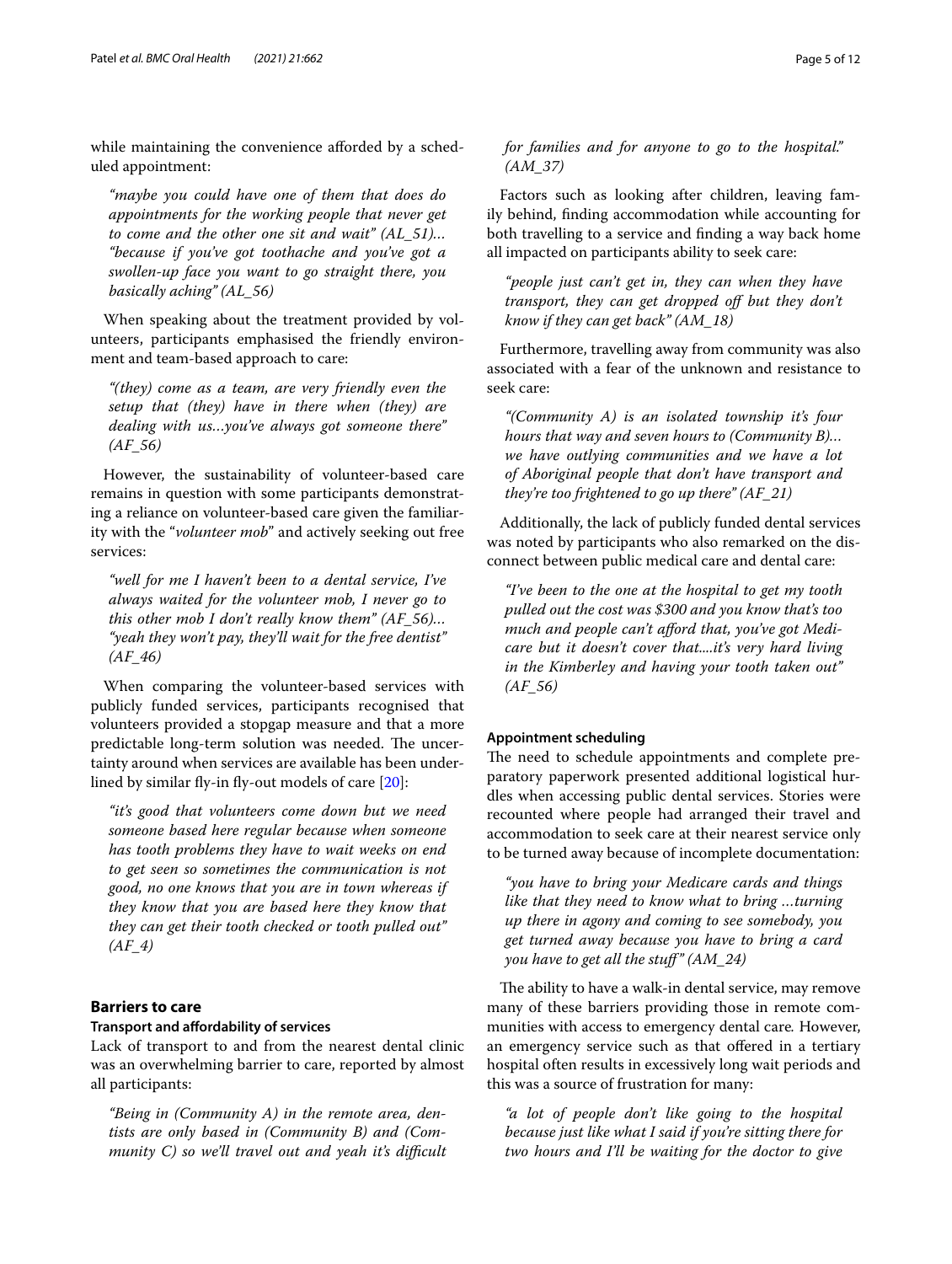*you one Panadol, Jesus Christ I could have walked down to the shop" (AM\_27)*

The concept of time is fluid in remote communities and appointment structures are largely foreign and only used in specialised settings such as in the hospital system:

*"people don't know about appointments it's something new to most of us Aboriginal people…only time you use appointments is when you going to the hospital or doctor but they don't really know about that anyway" (AF\_56)*

## **Pain as a motivator for care**

Pain was an overwhelming motivator to seek care and was the most common reason infuencing participants in their decision to seek dental care:

*"a lot of people don't clean their teeth you don't see them going into the shop and getting toothpaste and toothbrushes they just wait and wait and wait until something happens…they look for the toothbrush and toothpaste when they are in pain, that's the only time" (AF\_43)*

The self-perpetuating cycle of symptomatic care results in band-aid solutions to dental care and contributes to the prevailing fatalistic attitudes towards oral health. As discussed by one participant who attended a dental clinic with a toothache:

*"well I'm not sure whether the options were there because you're straight in sort of like emergency fx it" (AF\_51)*

On the other hand, many parents, who had already experienced dental pain in the past and had required emergency treatment showed a proactive approach towards preventing dental disease for their children:

*"they don't think that they can overcome that problem and even I say to my kids if you don't go to the doctor how do you expect to get better" (AF\_6) "I don't want to see my kids with no teeth, that's why I get toothbrush and toothpaste for my kids to keep their teeth clean"(AF\_46)*

## **Dental fear**

One of the commonly reported barriers towards seeking dental care was dental fear and anxiety and the idea that *"the dentist will probably hurt them"*. In many instances this was associated with previous negative experiences at the dentist:

*"if you see a dentist, I'd go the other way (laughing)… they use to be grumpy in my day" (AM\_17)*

While in others it was a preconception of fear:

*"I didn't want to go up there I wasn't game enough" (AM\_32)*

Additionally, as care is often symptomatically driven in remote communities, the delay in accessing timely care and suspected treatment propagated further dental anxiety. This was particularly true in the case of extractions and the thoughts around the surgical procedure involved:

*"probably scared some of them probably think that their teeth are too far gone" (AM\_3) "the needle and the way they pull it out with pliers" (AF\_43) … "its afraid for them pulling it out, nervous you know, that's the only thing" (AF\_43)*

#### **Hospital‑based dental clinics**

Most remote communities in the Kimberley are serviced by itinerant dental services. For the most part dental clinics in these communities are integrated within the main hospital. Although this affords the dental team the ability to work within a multidisciplinary setting with easier access to wider health infrastructure, it also brings with it the stigma associated with the hospital environment:

*"the hospital can be a scary place at the best of times… bad experiences and you know Aboriginal people die in that building that type of thing" (AM\_27) "Hospital is the last place for people to go…they only go when they're sick and for bad news" (AM\_37)*

Despite these issues, the hospital was often the primary source of care for many in community and when asked what you would do if you had a toothache "*ring the hospital*" was a recurring response. However, the majority of participants conveyed a sense of helplessness when seeking dental advice from primary health care providers and reinforced the lack of service availability:

*"they just give you Panadol and send you home but it doesn't work" (AM\_49) or "they won't do anything they will just tell you to wait for the dentist" (AF\_48)*

Participants also recognised that seeking this sort of symptomatic care was a stop-gap measure and placed an additional burden on the health system:

*"every minute go to the nurse, humbugging you know, in paining like that, pain, pain, have that pain all the time you know" (AF\_47)*

#### **Shame**

In talking about the hospital environment, the notion of shame was often reiterated and participants discussed the connection between shame and the hospital: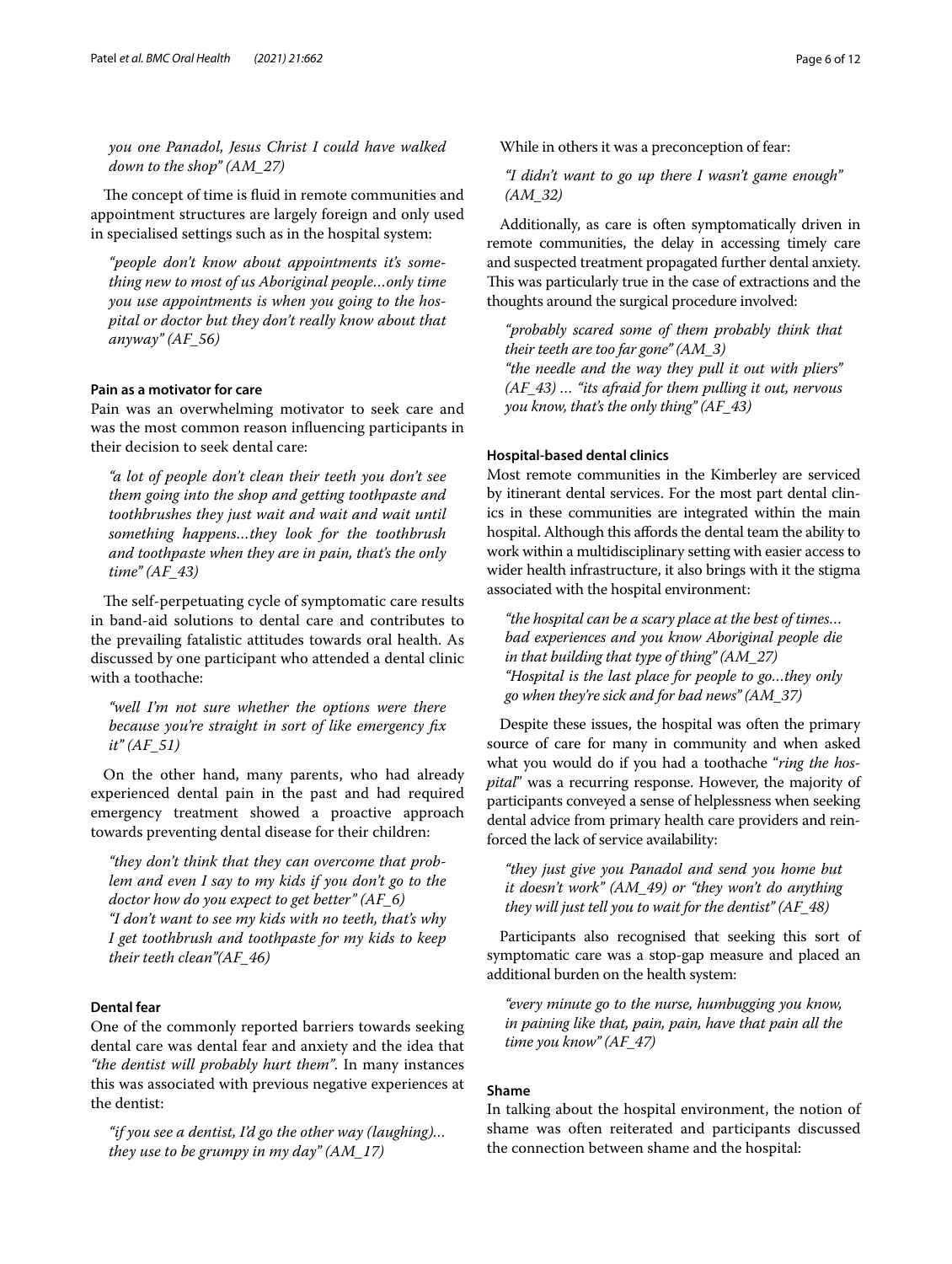*"Like the younger guys under 30 when you go to hospital people judge you know you feel people looking at you, they look at you as not healthy…people jump to conclusion these days there's a lot of bad rumours fying around from the medical service area.. Bad history you know" (AM\_37)*

Open communication and approachability was deemed to be key towards overcoming issues such as shame, as noted by one of the participants:

*"communication and understanding you know of what is around, I'm part of a team, we have a men's circle every Wednesdays and we encourage fellas to lift their head up and if they have anything to talk through and if they have anything in their personal life everything is confdential" (AM\_24)*

The concept of shame also raised some tension between an individual's willingness to seek care and the accessibility of health services:

*"Culturally I think being shamed is the biggest excuse sometimes…Well me, myself I don't want to come to the dentist because I'm scared and I'm not in pain yet but the day that the tolerance hits I'll be the frst one at the door. So it's not that I'm shamed it's half that I'm not in really severe pain and I'm just going to make every excuse under the sun to blame someone else for it" (AF\_51)*

#### **Impact of social determinants of health**

The willingness for members of remote Aboriginal communities to engage and openly communicate with health services may be infuenced by the impact of cultural oppression and the intergenerational consequences of the legacy of colonisation, racism and discrimination:

*"I would say here in (Community A) it's a very small community and most of the population is Aboriginal so when they go to a big city they realise that they are the minority they are not like white people…I don't know I think maybe because of the European history they came in and took over leaving Indigenous people as the minority their views don't matter…look at how we've lost our culture we've lost our language" (AF\_6)*

These discussions, however, raised questions around perceived and true barriers to care while also raising the question of whether these were due to systemic societal inadequacies or whether they were based on other factors such as fear, lack of knowledge or confdence. Between participants there was a sense of frustration and a divide in attitudes as to why some people are motivated to seek care while others are not:

*"the services are available, they are really really good but people have to ask for help or actually go to the dentist to be seen to get all the stuf, you can't just sit at home and say my child's got bad teeth give them coke and then not go to the dentist, some people actually want to be picked up by the dentist and their hand held" (AF\_51)*

## **Practitioner preference**

Several strategies have been used to encourage clinicians and new graduates to rural and remote areas [\[21,](#page-10-20) [22](#page-10-21)]. However, participants were cautious about inexperienced practitioners training in communities and valued the care provided by experienced clinicians:

*"you get other dentists going there who are not even really trained or professionals they're just going there to get their marks for uni and all these kids will be guinea pigs they're not really getting professionals or top dentists" (AM\_5)*

Previous traumatic dental experiences were often vividly recounted by participants and these negative experiences have the potential to propagate further dental anxiety in remote communities:

*"I think he was a terrorist, well he pulled it out and broke the tooth getting it out…. I'd need to be in alot of pain to go back" (AM\_58)*

When asked about practitioner preference most participants felt that they preferred *"the most experienced, you want the best, someone who knows what they're doing" (AM\_49)*. Contrary to popular belief seeing a dentist with an Aboriginal background was not perceived as being an important factor and in fact participants in this study indicated a preference for a dentist to be external to the community:

*"I don't think blackfellas trust one another (AM\_44)…Aboriginal to Aboriginal don't trust one another from here (AF\_44)…especially when we lived here, it's alright from another place, a stranger you know, that we don't really know them very well, so that's alright (AF\_44)… if they put me as a dentist no one will come to me, they'll trust you but not me" (AM\_44)*

There was a strong push for a predictable service in the frst instance rather than any particular preference on who would be running the service:

*"we don't have a preference anybody can look at*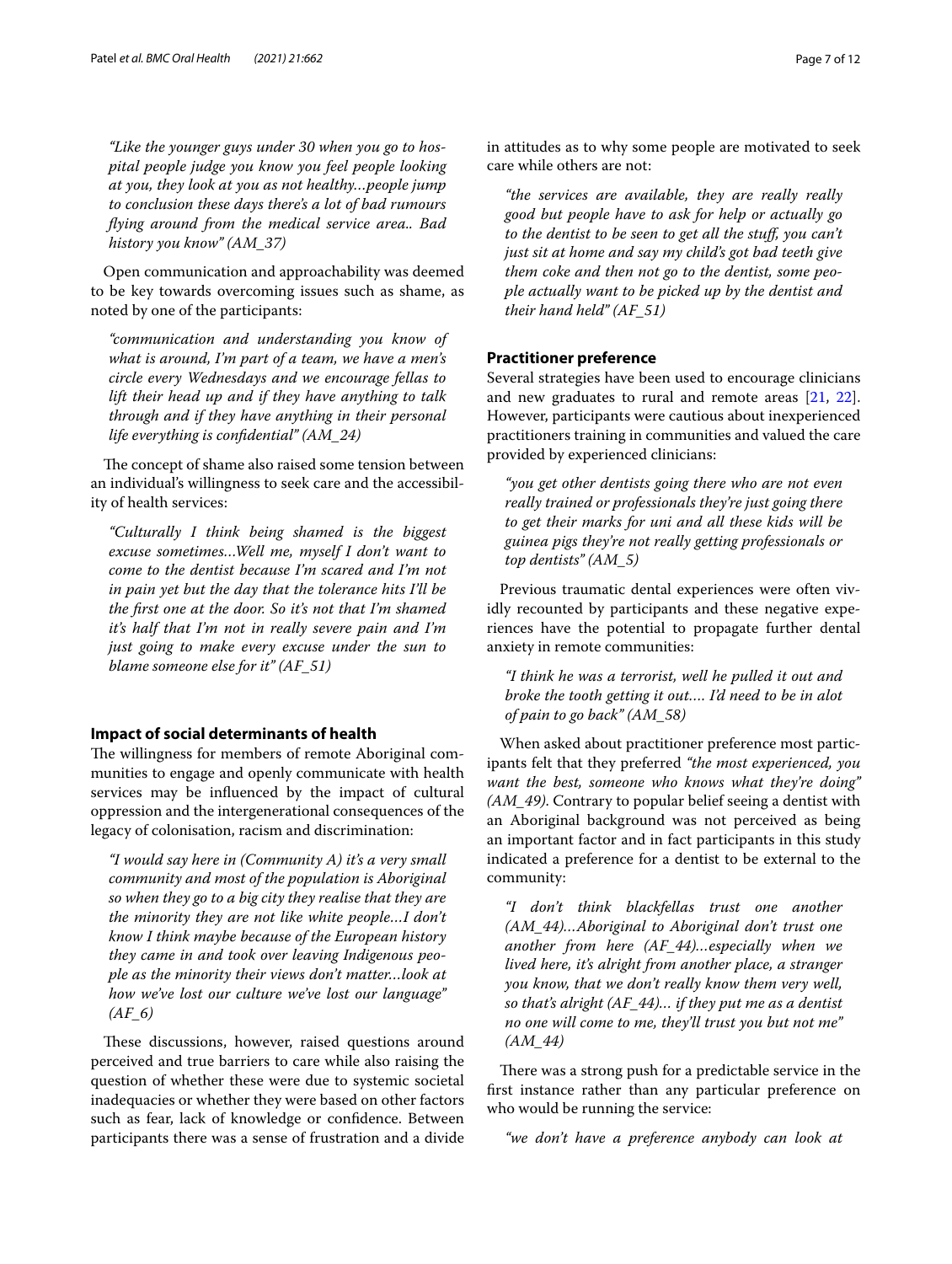*our teeth, our teeth are important, we don't care if a man take them out or do fllings or whether it be a woman or whether its Aboriginal, non-Aboriginal as long as they fx us up" (AF\_56)*

Nevertheless, the role of gender was acknowledged as being important particularly when treating elders in the community:

*"well I suppose back in the old days, some men wouldn't like women treating and some women wouldn't like a man" (AF\_50)*

Interestingly one of the participants commented on the impact of cultural oppression over time and the value of health practitioners being active listeners rather than being prescriptive or dogmatic:

*"I feel more comfortable with people of colour, they know, they know how to talk to them (Aboriginal people) and give help to them rather than the white person who comes down and says you need to do this this and this or whatever" (AF\_6)*

### **Discussion**

Participants in this study indicated that oral health and access to timely dental care is important to Aboriginal people living in remote communities, however current service delivery systems are struggling to address the levels of acute need. Transport to and from the nearest dental service, accommodation and the costs associated with dental treatment have all been underlined as barriers to care in the literature and further reinforced by the fndings of this study [\[5](#page-10-4), [6,](#page-10-5) [20,](#page-10-19) [23](#page-10-22)]. Although participants expressed the need for a predictable, on-site dental service, the low population densities combined with the high running costs of a dental practice means that establishing a permanent dental workforce and full-time services is generally not viable nor sustainable in many remote communities  $[24, 25]$  $[24, 25]$  $[24, 25]$  $[24, 25]$ . This is similar to the barriers faced by other remote communities across Australia where workforce challenges and funding allow for only intermittent dental services supplemented by models such as a fy-infy-out service [[20](#page-10-19)]. Nevertheless, this study highlighted that the services to remote Kimberley communities, albeit itinerant, often go unnoticed and that heightened community awareness, advertisement and publicity is required to facilitate their uptake.

The impact of mobile dental clinics in remote Aboriginal communities is an area that has not been signifcantly explored in the literature. The basic function of these mobile units is to serve as ancillary services to the operations of the recipient hospitals especially in priority, underserved, hard to reach and remote areas [[26\]](#page-10-25). Mobile clinics confer several advantages ranging from the visual publicity and awareness of a health service through to the ability to setup in an open outdoor space which participants perceived as being more welcoming and approachable. This form of service delivery is commonplace in remote Aboriginal communities with programs such as BreastScreen WA's mobile service and the Earbus program [[27\]](#page-10-26). A multidisciplinary, integrated visiting service model based on common risk factors could therefore be used to increase the impact of health promotion and service delivery to remote Aboriginal communities as refected by the question posed by a community member *"does this dental mob do eyes too?"*.

Community consultation and 'yarning' was found to be strongly valued in breaking down barriers and better informing the services required by a community [\[28](#page-10-27)]. The use of mobile clinics in remote communities may both extend the reach of services and have the potential to facilitate a deeper level of community engagement by encouraging practitioners to break free from the confnes of the conventional four-walled dental clinic.

Alternative strategies to complement existing public dental services have been recommended in the Kimberley region [[29](#page-10-28)]. One of these is the use of dental volunteers such as the KDT, to extend dental care and oral health promotion activities to remote underserved communities. Participants recognised the variances between a volunteer-led model and public dental services primarily citing the larger team-based approach, use of mobile dental clinics to extend reach to outlying communities and a combination of walk-in and scheduled appointments which were all perceived as being enablers to dental care. However, this study raised several limitations around relying on volunteer based care including sustainability of services, the potential for volunteer services to devalue the care provided by mainstream services and the persisting gap in care that remains once itinerant services leave  $[20, 30]$  $[20, 30]$  $[20, 30]$ . The role of volunteer groups may therefore be more appropriate in supporting local preventive programs, building oral health capacity and increasing oral health advocacy. For example, the schoolbased toothbrushing program supported by KDT was viewed favourably by participants in this study who suggested that these early interventions may facilitate positive oral health behaviours in children as they grow.

Social and oral health-related indicators whether they be DMFT, literacy or socio-economic status are typically lower for the Indigenous population when compared to the non-Indigenous population  $[23]$  $[23]$ . However, these statistical truths are insufficient in ascertaining the selfperceptions, lived reality and sociocultural practices of Aboriginal people. Multidimensional concepts such as shame, for example, are difficult to measure, describe and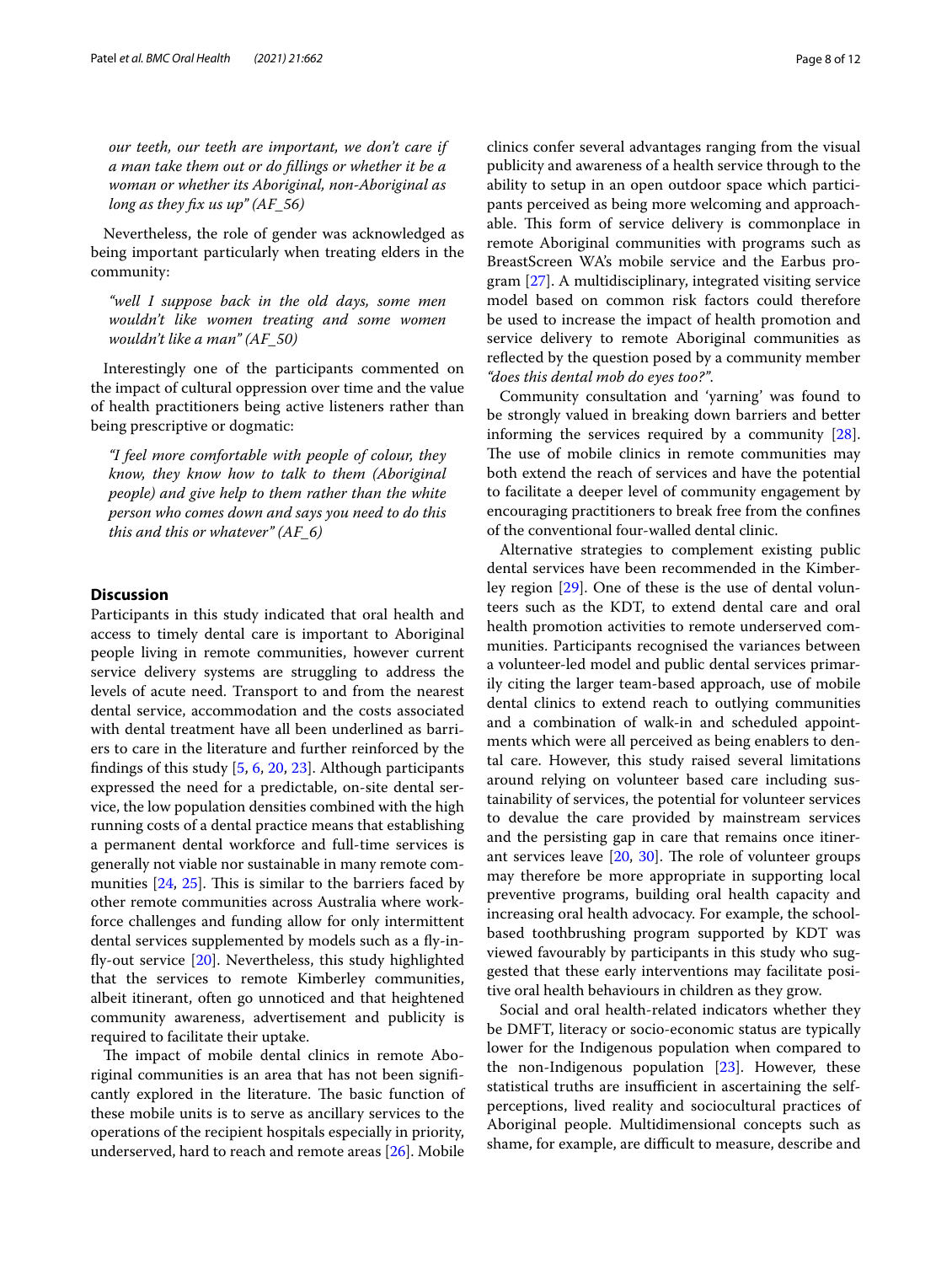are contextually fuid yet play a signifcant role in an individual's willingness and ability to seek care as shown in the results of this study. Shame has been described as a social emotion that originates in response to a threat to a social bond with the subsequent fear generating social conformity [\[31\]](#page-10-30). Additionally, shame may be more pervasive in communities where it is compounded by existing inequalities. The concept of shame reflects a state of low self-esteem and has been related to discrimination, marginalisation and poverty, when combined with social and environmental stressors, trauma and disempowerment this creates a signifcant barrier to optimal oral health and health seeking behaviours [\[31\]](#page-10-30). A neoliberal discourse suggesting that individuals should be held responsible for their own health was raised in discussions around shame. This included choices such as buying a toothbrush, going to the dentist or sending their children to school. However, whether these choices truly exist is debatably a product of a number of psychosocial factors and inequalities such as income, education and socio-economic status. Notably the participants that spoke about the importance of responsibility and recognised the consequences of their actions tended to be in positions of power in the community, had stable jobs and were aware of the intricacies of the health system at large. The emotional, physical and financial impacts of oral health are not unique to remote communities. These domains along with aspects such as competing health priorities, costs of care and mistrust of the health system are similar to those reported among Aboriginal families living in urban centres  $[6, 32]$  $[6, 32]$  $[6, 32]$  $[6, 32]$  $[6, 32]$ . This further consolidates the evidence underlining the pervasive structural inequalities impacting on Aboriginal oral health [[32,](#page-10-31) [33](#page-10-32)].

The yarning circles conducted in this study revealed that the gender or Indigenous status of a practitioner were not barriers to care and in fact participants preferred the dentist to be someone from outside of the community to mitigate feelings of shame or familiarity. This is in contrast to the preference for Aboriginal practitioners or gender specifc health services seen in primary health care especially when dealing with sensitive health issues such as sexual and mental health [[34\]](#page-10-33). Notably issues around trust and distrust of practitioners and the health system were raised in this study which echo the historic experiences of racism, mistreatment and discrimination experienced by Aboriginal people [\[35](#page-10-34)]. Gaining and maintaining trust takes time and this is an important aspect in building self-efficacy  $[35]$  $[35]$  $[35]$ . However, this is not naturally incorporated into operative models of dental care or dental curricula where there has traditionally been a heavy focus on treating the tooth rather than the person [\[36\]](#page-10-35). Previous literature also shows that practitioners with more experience tend to work in urban locations and new graduates tend to start their careers in rural practices [\[37\]](#page-10-36). Although attracting graduates to rural and remote practice may address shortages in the dental workforce, young clinicians often have lower levels of cultural competence and are still developing their surgical skillset which may contribute towards feelings of mistrust as expressed by some participants in this study [[36\]](#page-10-35). As a result, building rapport and ensuring relational continuity is critical and clinical yarning may provide an avenue through which future services to gain trust, facilitate shared decision-making and improve self-efficacy among Aboriginal people.

The long-term impact of colonisation and transgenerational trauma are aspects that have, and continue to, generate distrust and fear of health systems within Aboriginal communities  $[6, 35]$  $[6, 35]$  $[6, 35]$ . This study echoed the findings of other studies which have highlighted the stigma experienced by Aboriginal Australians in accessing health services such as visiting a tertiary hospital or dental clinic accompanied by the fear of the unknown and underlying dental anxiety [\[38](#page-10-37), [39](#page-10-38)]. As such the need to deliver culturally appropriate and more importantly culturally secure care becomes critical [\[40](#page-10-39)]. Existing dental services rely on Aboriginal patients to conform to the expectations and protocols of the health service. The findings of this study suggest that dental services need to be more inclusive, collaborative and fexible in responding to the needs of Aboriginal people in remote communities and this is more likely to empower and build trust between the service and the community. Rather than the traditional prescriptive and dogmatic approach to dental treatment which is often closely tied with an operative model of dental care, participants in this study appreciated open two-way communication and a friendly, welcoming service where their views were heard and acknowledged. There is also a significant lack of Aboriginal health care workers and liaison officers in the oral health space and incorporating Aboriginal health workers as well as local champions as a frst point-of-contact may assist in mitigating fear, unravelling issues such as shame while enabling a more culturally secure service [[35,](#page-10-34) [40](#page-10-39), [41](#page-10-40)].

## **Strengths and limitations**

This study attempted to capture the views of a diverse range of Aboriginal Australians living in remote Kimberley communities using a qualitative framework. Although, the interviews and yarning circles were conducted with the assistance of Aboriginal liaison officers, the nature of qualitative research brings with it both researcher and participant bias. The primary interviewer, JP, is both a researcher, a clinician and volunteer with the KDT having worked with remote Kimberley communities over the last decade. Traditionally, the need to be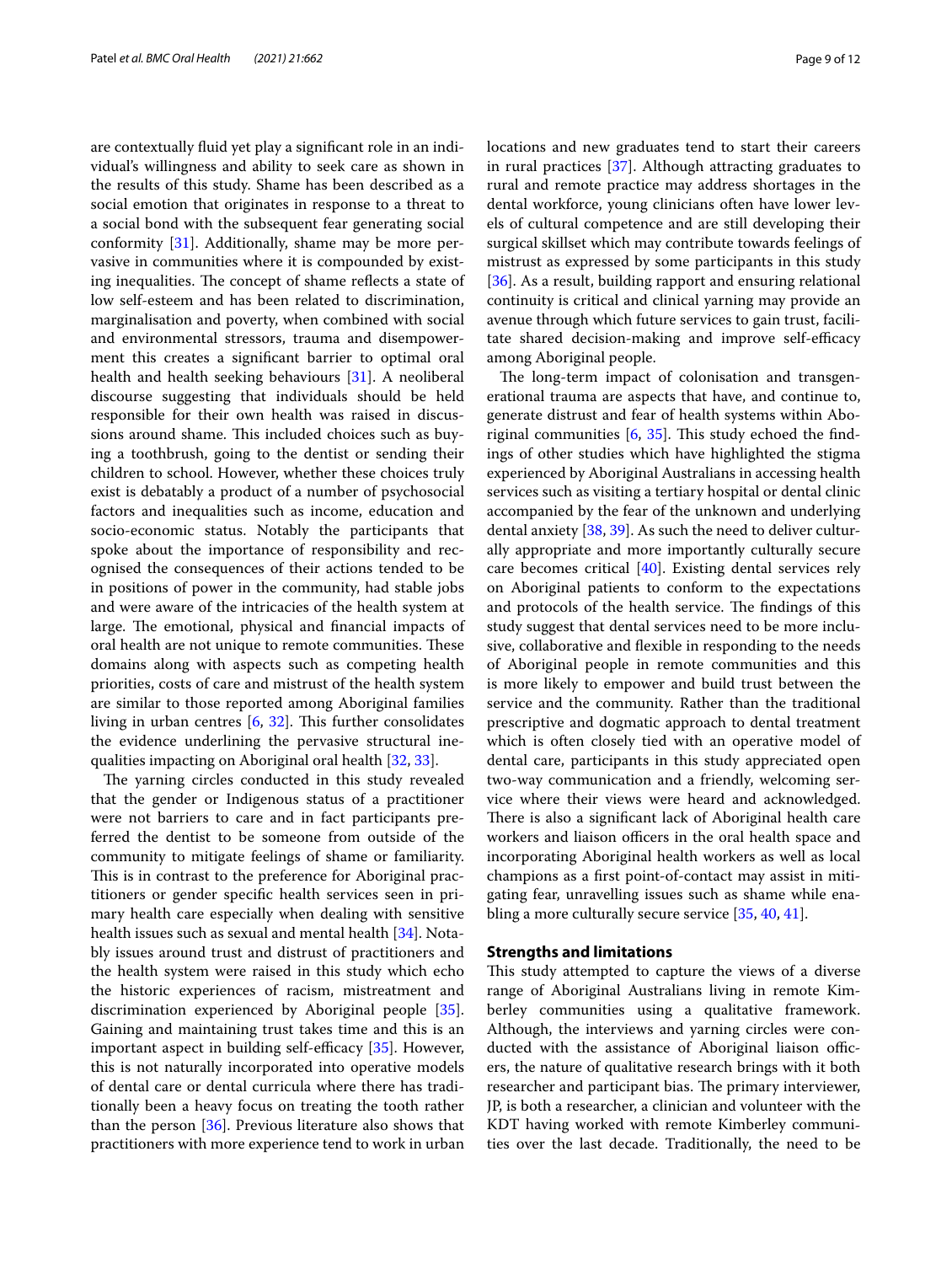an "outsider" in order to objectively assess data has been emphasised  $[42]$  $[42]$ . This is to avoid potential bias and maintain authenticity as a researcher's position may become clouded by their personal experience and membership within a certain group [[43\]](#page-10-42). On the other hand, being an "insider" often allows the researcher a level of trust and openness allowing for more rapid and complete acceptance by their participants and a greater depth of data to be collected  $[43]$  $[43]$ . Therefore, the need to be both associated with the emic and etic is essential towards developing and fostering ongoing relationships in remote communities. In order to mitigate the infuence of social desirability bias, questions were curated and enhanced through pilot interviews, the data was triangulated by the other investigators who were considered etic to the data. Moreover, theoretical saturation, rather than an ad hoc sample size, dictated the end-point of data collection. Social constructs and variables such as age, gender, ethnicity, socioeconomic status and education can all impact on qualitative research, despite the researchers best efforts at maintaining neutrality  $[44]$  $[44]$ . The constructivist theoretical model that underpinned data collection and analysis acknowledges that meaning and knowledge exchange is cofacilitated between the dialogue between participant and researcher  $[45]$  $[45]$ . Throughout this process there is a continuous unfolding of perspective that is coloured by the social mileu, background and experiences of those involved. As a result, the results of this study are constrained by the impact that these social determinants may have on certain themes being raised. However, throughout the research process, cultural safety was closely considered and creating a safe space enabled participants to discuss complex and challenging themes and where appropriate these were guided by the female liaison officers rather than JP as a male researcher. The open structure of a yarning circle also yields a large quantity of data that often extended beyond discussions on oral health, within the constraints and scope of this manuscript and a lot of this data could not be included and thematic analysis primarily guided what data was included and explored in depth.

## **Conclusions**

This study explored the barriers and enablers to oral health care and service delivery in remote Aboriginal communities in the Kimberley. The findings of this study suggest that the impact of cultural oppression and the intergenerational consequences of colonisation, persistent racism and discrimination continue to play a signifcant role in the disparities in oral health experienced by Aboriginal Australians in remote communities. Furthermore, multidimensional issues such as shame infuence not only an individual's well-being but also their health-seeking behaviours and lifestyle choices. Existing dental services continue to be based on traditional operative models of dental care and rely on prescriptive oral health messaging which may not adequately address the existing structural barriers to care or enable a culturally secure service. Although volunteer-based models of care have been welcomed in extending care to remote Kimberley communities, the sustainability of these services remains a question. The role of volunteers may therefore be more appropriate in supporting local preventive programs, building oral health capacity and increasing oral health advocacy while increased efforts are needed to ensure more predictable and frequent public dental services to remote communities. Integration with existing primary health services and community hubs such as the school, extending the reach of dental services through the use of mobile units and incorporating clinical yarning into dental care are echoed by the voices of community members as showing strong potential in improving the current state of dental services to communities in the Kimberley.

#### **Abbreviations**

KDT: Kimberley Dental Team; AF: Aboriginal Female; AM: Aboriginal Male.

#### **Acknowledgements**

The authors would like to acknowledge the support of Robyn Long in facilitating community yarning and review of the manuscript. The authors would also like to thank the Kimberley communities for supporting this research and acknowledge the participants who generously gave their time to share their views and insights.

#### **Authors' contributions**

LSS, AD and JP designed and planned the study. JP collected, transcribed, and coded the data. Review of the pilot interviews, coding and transcripts was conducted by AD and LSS. The manuscript was drafted, reviewed, and edited collectively by JP, AD, LSS, SN and EK. All authors read and approved the fnal manuscript.

#### **Funding**

Funding to support this research was received from through the ADRF ICD Syd Dobbin AM Research Grant.

#### **Availability of data and materials**

Data sharing is not applicable to this article as no datasets were generated or analysed during the current study.

#### **Declarations**

#### **Ethics approval and consent to participate**

This study received formal ethical approval from the UWA Human Research Ethics Committee (RA/4/1/5792) and the Western Australian Aboriginal Health Ethics Committee (Ref 476, 1023).

#### **Consent for publication**

Not applicable.

#### **Competing interests**

JP, is both a researcher, a clinician and volunteer with the Kimberley Dental Team, a volunteer organisation that provides dental services to remote Kim berley communities over the last decade. The potential desirability bias associated with this has been discussed in detail in the strengths and limitations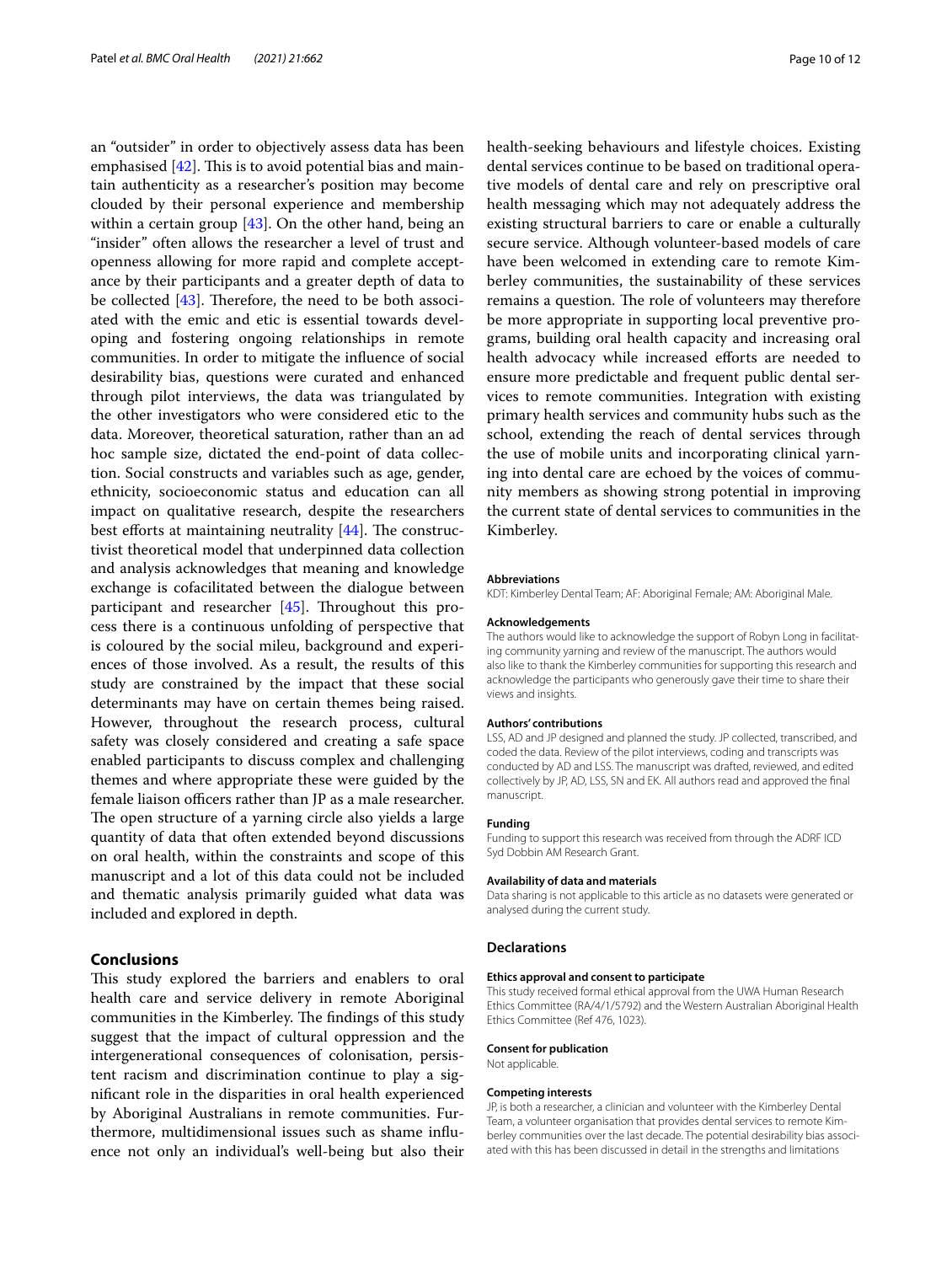section of this manuscript. Furthermore, the importance of self-positioning is an integral part of the constructivist grounded theory approach that is the prevailing theoretical framework underpinning the interpretation of data in this project.

#### **Author details**

<sup>1</sup> School of Population and Global Health, The University of Western Australia, Perth, Australia. <sup>2</sup> UWA Dental School, The University of Western Australia, Perth, Australia. <sup>3</sup>School of Human Sciences, The University of Western Australia, Perth, Australia.

# Received: 20 September 2021 Accepted: 22 November 2021

#### **References**

- <span id="page-10-0"></span>1. Tiwari T, Jamieson L, Broughton J, et al. Reducing indigenous oral health inequalities: a review from 5 nations. J Dent Res. 2018;97(8):869–77.
- <span id="page-10-1"></span>2. Durey A, McEvoy S, Swift-Otero V, et al. Improving healthcare for Aboriginal Australians through efective engagement between community and health services. BMC Health Serv Res. 2016;16(1):224.
- <span id="page-10-2"></span>Taylor KP, Thompson SC. Closing the (service) gap: exploring partnerships between Aboriginal and mainstream health services. Aust Health Rev. 2011;35(3):297–308.
- <span id="page-10-3"></span>4. Jamieson LM, Parker EJ, Richards L. Using qualitative methodology to inform an Indigenous-owned oral health promotion initiative in Australia. Health Promot Int. 2008;23(1):52–9.
- <span id="page-10-4"></span>5. Tynan A, Walker D, Tucker T, et al. Factors infuencing the perceived importance of oral health within a rural Aboriginal and Torres Strait Islander community in Australia. BMC Public Health. 2020;20(1):1–9.
- <span id="page-10-5"></span>6. Krichauff S, Hedges J, Jamieson L. 'There'sa wall there-and that wall is higher from our side': drawing on qualitative interviews to improve Indigenous Australians' experiences of dental health services. Int J Environ Res Public Health. 2020;17(18):6496.
- <span id="page-10-6"></span>7. Mc Loughlin F, Hadgraft NT, Atkinson D, et al. Aboriginal health research in the remote Kimberley: an exploration of perceptions, attitudes and concerns of stakeholders. BMC Health Serv Res. 2014;14(1):517.
- <span id="page-10-7"></span>8. Steele L, Pacza T, Tennant M. Rural and remote oral health, problems and models for improvement: a Western Australian perspective. Aust J Rural Health. 2000;8(1):22–8.
- <span id="page-10-8"></span>Smith K, Kruger E, Dyson K, et al. Oral health in rural and remote Western Australian Indigenous communities: a two-year retrospective analysis of 999 people. Int Dent J. 2007;57(2):93–9.
- <span id="page-10-9"></span>10. Wood L, France K, Hunt K, et al. Indigenous women and smoking during pregnancy: knowledge, cultural contexts and barriers to cessation. Soc Sci Med. 2008;66(11):2378–89.
- <span id="page-10-10"></span>11. Durey A, McAullay D, Gibson B, et al. Oral health in young Australian aboriginal children: qualitative research on parents' perspectives. JDR Clin Transl Res. 2017;2(1):38–47.
- <span id="page-10-11"></span>12. Bessarab D, Ng'andu B. Yarning about yarning as a legitimate method in Indigenous research. Int J Crit Indig Stud. 2010;3(1):37–50.
- <span id="page-10-12"></span>13. National Health Medical Research Council. Ethical conduct in research with Aboriginal and Torres Strait Islander Peoples and communities: Guidelines for researchers and stakeholders. Canberra: Commonwealth of Australia; 2018.
- <span id="page-10-13"></span>14. Pergert P. Methodological Learning-by-doing: challenges, lessons learned and rewards. Grounded Theory Rev. 2009;8(2).
- <span id="page-10-14"></span>15. Charmaz K. Constructing grounded theory: a practical guide through qualitative analysis. Thousand Oaks: Sage; 2006.
- <span id="page-10-15"></span>16. Glaser BG. Theoretical sensitivity: advances in the methodology of grounded theory. Mill Valley: Sociology Press; 1978.
- <span id="page-10-16"></span>17. AIATIS. Guidelines for ethical research in Australian Indigenous studies. Canberra: Australian Institute of Aboriginal and Torres Strait Islander Studies; 2012.
- <span id="page-10-17"></span>18. Tong A, Sainsbury P, Craig J. Consolidated criteria for reporting qualitative research (COREQ): a 32-item checklist for interviews and focus groups. Int J Qual Health Care. 2007;19(6):349–57.
- <span id="page-10-18"></span>19. KAHPF. Kimberley Oral Health Technical Paper: KAHPF; 2016. [https://kahpf.](https://kahpf.org.au/reports-documents) [org.au/reports-documents.](https://kahpf.org.au/reports-documents)
- <span id="page-10-19"></span>20. Campbell MA, Hunt J, Walker D, et al. The oral health care experiences of NSW aboriginal community controlled health services. Aust N Z J Public Health. 2015;39(1):21–5.
- <span id="page-10-20"></span>21. Shrivastava R, Power F, Tanwir F, et al. University-based initiatives towards better access to oral health care for rural and remote populations: a scoping review. PLoS ONE. 2019;14(5):e0217658.
- <span id="page-10-21"></span>22. Kruger E, Tennant M. Oral health workforce in rural and remote Western Australia: practice perceptions. Aust J Rural Health. 2005;13(5):321–6.
- <span id="page-10-22"></span>23. Williams S, Jamieson L, MacRae A, et al. Review of indigenous oral health. Aust Indig Health Bull. 2011;11(2):1–18.
- <span id="page-10-23"></span>24. Delivery Of Oral Health Care: Special Groups: Individuals In Regional and Remote Areas [Internet]. 2013.
- <span id="page-10-24"></span>25. Crocombe LA, Barnett AP, Bell EJ, et al. Inquiry into adult dental services to identify priorities for Commonwealth funding, Submission to the House of Representatives Standing Committee on Health and Ageing. 2013. p. 1–17.
- <span id="page-10-25"></span>26. Vashishtha V, Kote S, Basavaraj P, et al. Reach the unreached—a systematic review on mobile dental units. J Clin Diagn Res. 2014;8(8):ZE05–ZE08.
- <span id="page-10-26"></span>27. Rees D, Mills R, Paatsch L. Hear our heart ear bus project: supporting families of Australian Indigenous and non-Indigenous children with Otitis Media. Deaf Educ Int. 2020;22(4):325–43.
- <span id="page-10-27"></span>28. Lin I, Green C, Bessarab D. 'Yarn with me': applying clinical yarning to improve clinician–patient communication in Aboriginal health care. Aust J Prim Health. 2016;22(5):377–82.
- <span id="page-10-28"></span>29. Kruger E, Smith K, Atkinson D, et al. The oral health status and treatment needs of Indigenous adults in the Kimberley region of Western Australia. Aust J Rural Health. 2008;16(5):283–9.
- <span id="page-10-29"></span>30. Helderman WvP, Benzian H. Implementation of a Basic Package of Oral Care: towards a reorientation of dental NGOs and their volunteers. Int Dent J. 2006;56(1):44–48.
- <span id="page-10-30"></span>31. Peacock M, Bissell P, Owen J. Shaming encounters: reflections on contemporary understandings of social inequality and health. Sociology. 2014;48(2):387–402.
- <span id="page-10-31"></span>32. Butten K, Johnson NW, Hall KK, et al. Impact of oral health on Australian urban Aboriginal and Torres Strait Islander families: a qualitative study. Int J Equity Health. 2019;18(1):1–10.
- <span id="page-10-32"></span>33. Durey A, Bessarab D, Slack-Smith L. The mouth as a site of structural inequalities; the experience of Aboriginal Australians. Commun Dent Health. 2016;33(2):161–3.
- <span id="page-10-33"></span>34. Canuto K, Wittert G, Harfeld S, et al. "I feel more comfortable speaking to a male": aboriginal and Torres Strait Islander men's discourse on utilizing primary health care services. Int J Equity Health. 2018;17(1):185.
- <span id="page-10-34"></span>35. Kong AC, Sousa MS, Ramjan L, et al. "Got to build that trust": the perspec‑ tives and experiences of Aboriginal health staff on maternal oral health. Int J Equity Health. 2020;19(1):1–12.
- <span id="page-10-35"></span>36. Forsyth C, Irving M, Short S, et al. Strengthening Indigenous cultural competence in dentistry and oral health education: academic perspectives. Eur J Dent Educ. 2019;23(1):e37–44.
- <span id="page-10-36"></span>37. Gurbuxani A, Kruger E, Tennant M. Geographic redistribution of practice location of graduate dentists: a six-year retrospective analysis (2004–2009). Aust Dent J. 2012;57(1):85–9.
- <span id="page-10-37"></span>38. Jamieson LM, Paradies YC, Gunthorpe W, et al. Oral health and social and emotional well-being in a birth cohort of Aboriginal Australian young adults. BMC Public Health. 2011;11(1):656.
- <span id="page-10-38"></span>39. Jamieson LM, Parker EJ, Roberts-Thomson KF, et al. Self-efficacy and selfrated oral health among pregnant aboriginal Australian women. BMC Oral Health. 2014;14(1):29.
- <span id="page-10-39"></span>40. Coffin J. Rising to the challenge in Aboriginal health by creating cultural security. Aboriginal Islander Health Work J. 2007;31(3):22.
- <span id="page-10-40"></span>41. Coffin J, Drysdale M, Hermeston W, et al. Ways forward in Indigenous health. A Textbook of Australian Rural Health Canberra, ACT: Australian Rural Health Education Network. 2008:141–150.
- <span id="page-10-41"></span>42. Adler PA, Adler P. Membership roles in feld research. Thousand Oaks: Sage; 1987.
- <span id="page-10-42"></span>43. Dwyer SC, Buckle JL. The space between: on being an insider-outsider in qualitative research. Int J Qual Methods. 2009;8(1):54–63.
- <span id="page-10-43"></span>44. Lefkowich M. When women study men: gendered implications for qualitative research. Int J Qual Methods. 2019;18:1–9.
- <span id="page-10-44"></span>45. Holstein JA, Gubrium JF. Handbook of constructionist research. Guilford Publications; 2013.